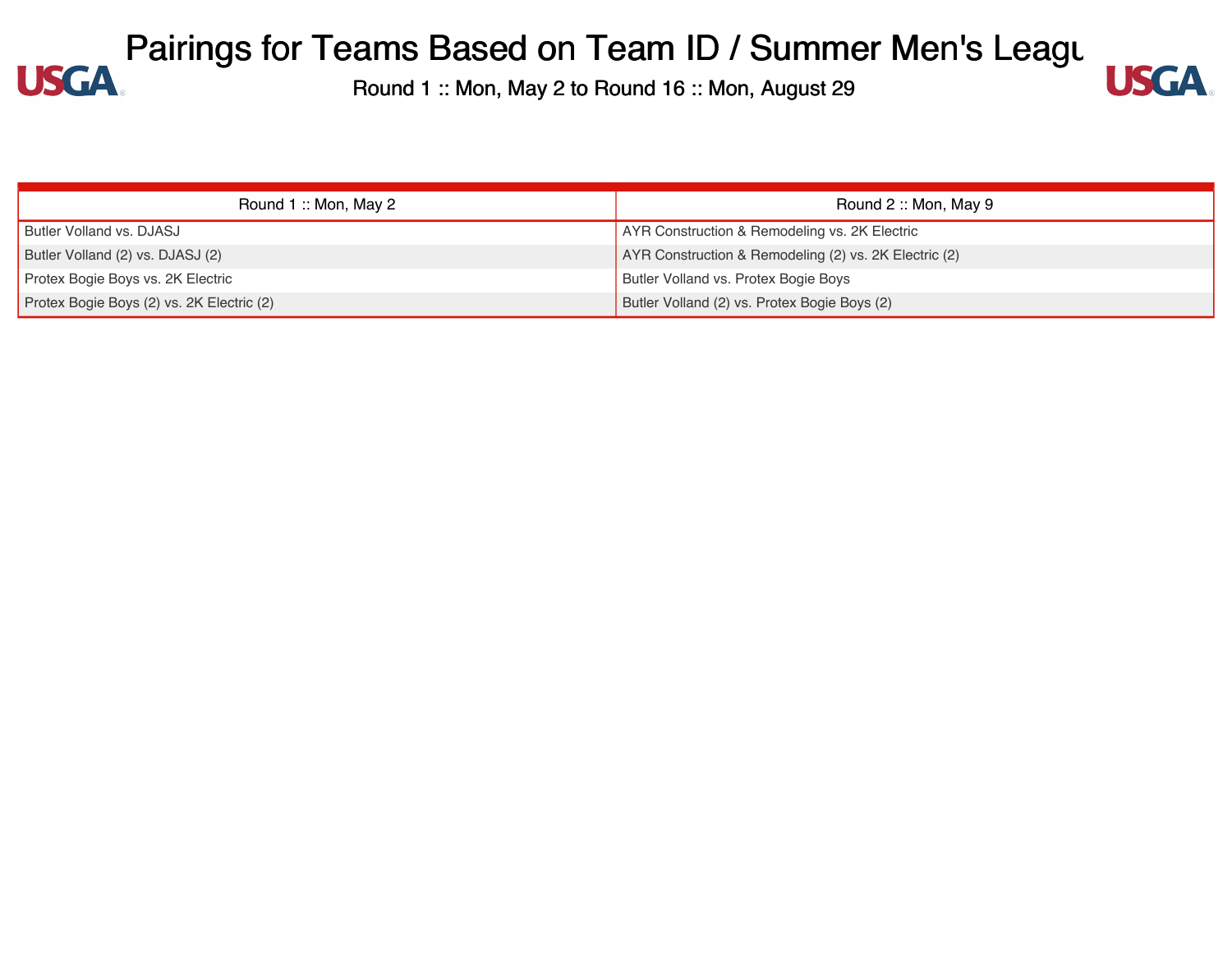#### Pairings for Teams Based on Team ID / Summer Men's Leagung 1: Mon Agazed School Agazed School Agazet 29 **USGA**



| Round 3 :: Mon, May 16                                            | Round 4: Mon, May 23                                       |
|-------------------------------------------------------------------|------------------------------------------------------------|
| Flight 1                                                          | Flight 1                                                   |
| Pars then Bars vs. Wasn't there a tree here?                      | Pars then Bars vs. Gangwish Construction                   |
| Pars then Bars (2) vs. Wasn't there a tree here? (2)              | Pars then Bars (2) vs. Gangwish Construction (2)           |
| Jerry Spade Cevrolet GMC Hummer vs. Gangwish Construction         | Wasn't there a tree here? vs. HALLET                       |
| Jerry Spade Cevrolet GMC Hummer (2) vs. Gangwish Construction (2) | Wasn't there a tree here? (2) vs. HALLET (2)               |
| Coats Construction vs. HALLET                                     | Jerry Spade Cevrolet GMC Hummer vs. Beck Law               |
| Coats Construction (2) vs. HALLET (2)                             | Jerry Spade Cevrolet GMC Hummer (2) vs. Beck Law (2)       |
| GUI vs. Beck Law                                                  | Coats Construction vs. John Woodworks                      |
| GUI (2) vs. Beck Law (2)                                          | Coats Construction (2) vs. John Woodworks (2)              |
| Pull Hookers vs. John Woodworks                                   | <b>GUI vs. Pull Hookers</b>                                |
| Pull Hookers (2) vs. John Woodworks (2)                           | GUI (2) vs. Pull Hookers (2)                               |
| Flight 2                                                          | Flight 2                                                   |
| Who's Your Caddy vs. Rader Ins. INC                               | Who's Your Caddy vs. Putter Face                           |
| Who's Your Caddy (2) vs. Rader Ins. INC (2)                       | Who's Your Caddy (2) vs. Putter Face (2)                   |
| Midland Cabinets vs. Putter Face                                  | Rader Ins. INC vs. Hastings Therapy                        |
| Midland Cabinets (2) vs. Putter Face (2)                          | Rader Ins. INC (2) vs. Hastings Therapy (2)                |
| Principal vs. Hastings Therapy                                    | Midland Cabinets vs. Hastings Federal Credit Union         |
| Principal (2) vs. Hastings Therapy (2)                            | Midland Cabinets (2) vs. Hastings Federal Credit Union (2) |
| Miller Time vs. Hastings Federal Credit Union                     | Principal vs. WCA                                          |
| Miller Time (2) vs. Hastings Federal Credit Union (2)             | Principal (2) vs. WCA (2)                                  |
| LYB vs. WCA                                                       | Miller Time vs. LYB                                        |
| LYB (2) vs. WCA (2)                                               | Miller Time (2) vs. LYB (2)                                |
| Flight 3                                                          | Flight 3                                                   |
| JUST WIN vs. FIG JAM                                              | JUST WIN vs. DJASJ                                         |
| JUST WIN (2) vs. FIG JAM (2)                                      | JUST WIN (2) vs. DJASJ (2)                                 |
| CPI vs. DJASJ                                                     | FIG JAM vs. 2K Electric                                    |
| CPI (2) vs. DJASJ (2)                                             | FIG JAM (2) vs. 2K Electric (2)                            |
| Regulators vs. 2K Electric                                        | CPI vs. Protex Bogie Boys                                  |
| Regulators (2) vs. 2K Electric (2)                                | CPI (2) vs. Protex Bogie Boys (2)                          |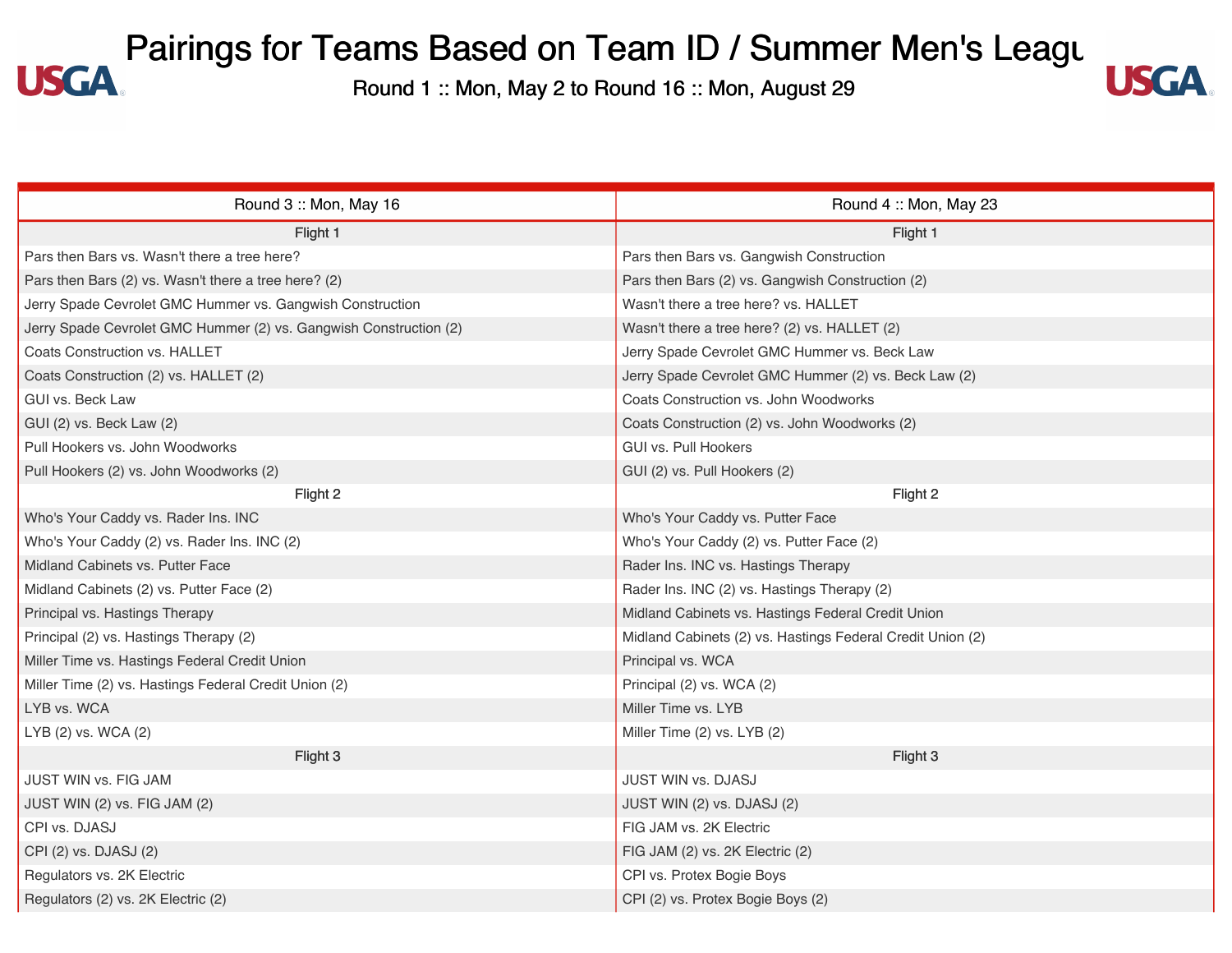

| Round 3: Mon, May 16                                     | Round 4: Mon, May 23                          |
|----------------------------------------------------------|-----------------------------------------------|
| AGP vs. Protex Bogie Boys                                | Regulators vs. Butler Volland                 |
| AGP (2) vs. Protex Bogie Boys (2)                        | Regulators (2) vs. Butler Volland (2)         |
| AYR Construction & Remodeling vs. Butler Volland         | AGP vs. AYR Construction & Remodeling         |
| AYR Construction & Remodeling (2) vs. Butler Volland (2) | AGP (2) vs. AYR Construction & Remodeling (2) |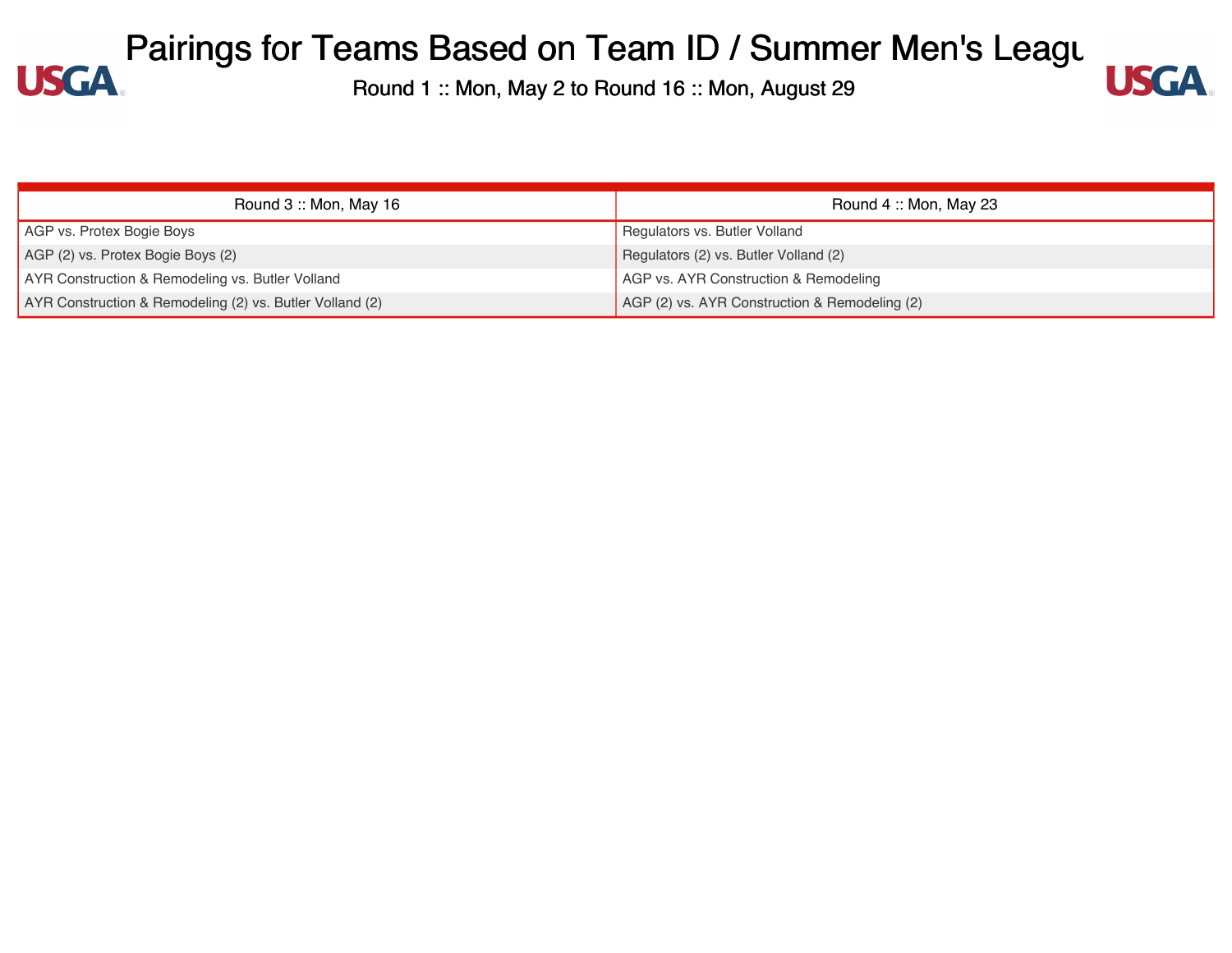

| Round 5: Mon, June 6                                     | Round 6: Mon, June 13                                          |
|----------------------------------------------------------|----------------------------------------------------------------|
| Flight 1                                                 | Flight 1                                                       |
| Pars then Bars vs. HALLET                                | Pars then Bars vs. Beck Law                                    |
| Pars then Bars (2) vs. HALLET (2)                        | Pars then Bars (2) vs. Beck Law (2)                            |
| Gangwish Construction vs. Beck Law                       | HALLET vs. John Woodworks                                      |
| Gangwish Construction (2) vs. Beck Law (2)               | HALLET (2) vs. John Woodworks (2)                              |
| Wasn't there a tree here? vs. John Woodworks             | Gangwish Construction vs. Pull Hookers                         |
| Wasn't there a tree here? (2) vs. John Woodworks (2)     | Gangwish Construction (2) vs. Pull Hookers (2)                 |
| Jerry Spade Cevrolet GMC Hummer vs. Pull Hookers         | Wasn't there a tree here? vs. GUI                              |
| Jerry Spade Cevrolet GMC Hummer (2) vs. Pull Hookers (2) | Wasn't there a tree here? (2) vs. GUI (2)                      |
| Coats Construction vs. GUI                               | Jerry Spade Cevrolet GMC Hummer vs. Coats Construction         |
| Coats Construction (2) vs. GUI (2)                       | Jerry Spade Cevrolet GMC Hummer (2) vs. Coats Construction (2) |
| Flight 2                                                 | Flight 2                                                       |
| Who's Your Caddy vs. Hastings Therapy                    | Who's Your Caddy vs. Hastings Federal Credit Union             |
| Who's Your Caddy (2) vs. Hastings Therapy (2)            | Who's Your Caddy (2) vs. Hastings Federal Credit Union (2)     |
| Putter Face vs. Hastings Federal Credit Union            | Hastings Therapy vs. WCA                                       |
| Putter Face (2) vs. Hastings Federal Credit Union (2)    | Hastings Therapy (2) vs. WCA (2)                               |
| Rader Ins. INC vs. WCA                                   | Putter Face vs. LYB                                            |
| Rader Ins. INC (2) vs. WCA (2)                           | Putter Face (2) vs. LYB (2)                                    |
| Midland Cabinets vs. LYB                                 | Rader Ins. INC vs. Miller Time                                 |
| Midland Cabinets (2) vs. LYB (2)                         | Rader Ins. INC (2) vs. Miller Time (2)                         |
| Principal vs. Miller Time                                | Midland Cabinets vs. Principal                                 |
| Principal (2) vs. Miller Time (2)                        | Midland Cabinets (2) vs. Principal (2)                         |
| Flight 3                                                 | Flight 3                                                       |
| JUST WIN vs. 2K Electric                                 | JUST WIN vs. Protex Bogie Boys                                 |
| JUST WIN (2) vs. 2K Electric (2)                         | JUST WIN (2) vs. Protex Bogie Boys (2)                         |
| DJASJ vs. Protex Bogie Boys                              | 2K Electric vs. Butler Volland                                 |
| DJASJ (2) vs. Protex Bogie Boys (2)                      | 2K Electric (2) vs. Butler Volland (2)                         |
| FIG JAM vs. Butler Volland                               | DJASJ vs. AYR Construction & Remodeling                        |
| FIG JAM (2) vs. Butler Volland (2)                       | DJASJ (2) vs. AYR Construction & Remodeling (2)                |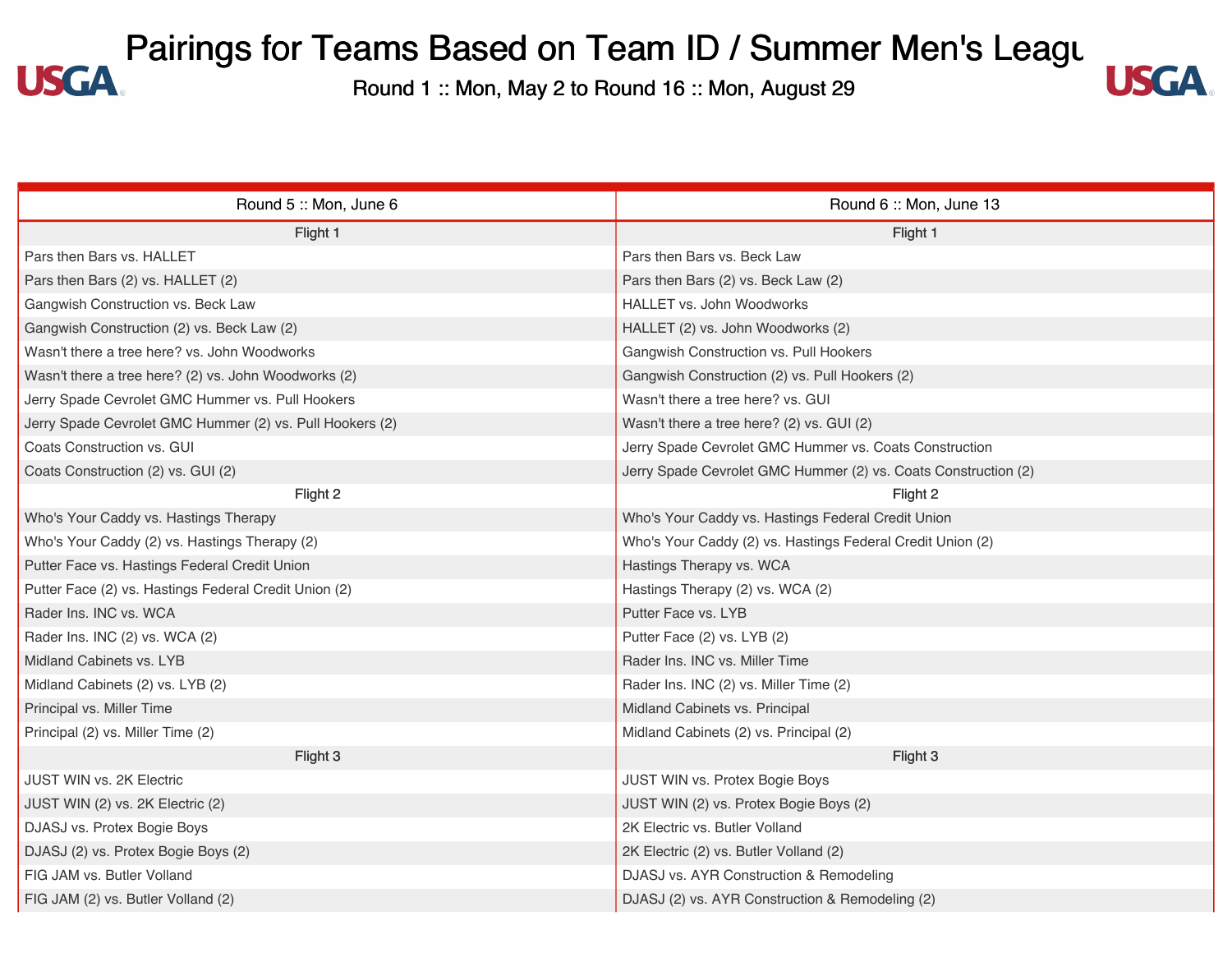

| Round 5 :: Mon, June 6                        | Round 6: Mon, June 13              |
|-----------------------------------------------|------------------------------------|
| CPI vs. AYR Construction & Remodeling         | FIG JAM vs. AGP                    |
| CPI (2) vs. AYR Construction & Remodeling (2) | $\vert$ FIG JAM (2) vs. AGP (2)    |
| Regulators vs. AGP                            | CPI vs. Regulators                 |
| Regulators (2) vs. AGP (2)                    | $\vert$ CPI (2) vs. Regulators (2) |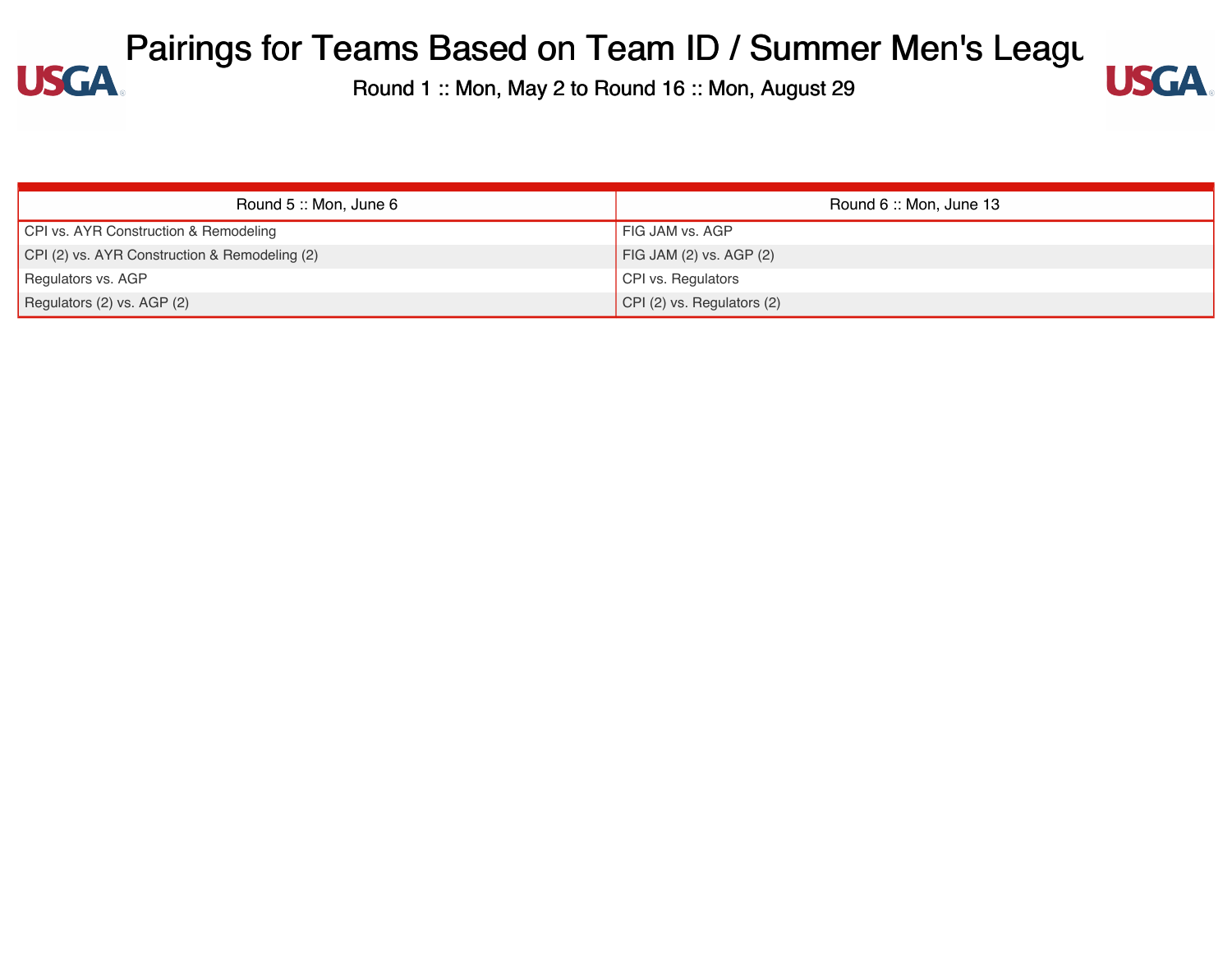#### Pairings for Teams Based on Team ID / Summer Men's Leagung 1: Mon Agazed School Agazed School Agazet 29 **USGA**



| Round 7: Mon, June 20                                                 | Round 8: Mon, June 27                                       |
|-----------------------------------------------------------------------|-------------------------------------------------------------|
| Flight 1                                                              | Flight 1                                                    |
| Pars then Bars vs. John Woodworks                                     | Pars then Bars vs. Pull Hookers                             |
| Pars then Bars (2) vs. John Woodworks (2)                             | Pars then Bars (2) vs. Pull Hookers (2)                     |
| Beck Law vs. Pull Hookers                                             | John Woodworks vs. GUI                                      |
| Beck Law (2) vs. Pull Hookers (2)                                     | John Woodworks (2) vs. GUI (2)                              |
| HALLET vs. GUI                                                        | Beck Law vs. Coats Construction                             |
| HALLET (2) vs. GUI (2)                                                | Beck Law (2) vs. Coats Construction (2)                     |
| Gangwish Construction vs. Coats Construction                          | HALLET vs. Jerry Spade Cevrolet GMC Hummer                  |
| Gangwish Construction (2) vs. Coats Construction (2)                  | HALLET (2) vs. Jerry Spade Cevrolet GMC Hummer (2)          |
| Wasn't there a tree here? vs. Jerry Spade Cevrolet GMC Hummer         | Gangwish Construction vs. Wasn't there a tree here?         |
| Wasn't there a tree here? (2) vs. Jerry Spade Cevrolet GMC Hummer (2) | Gangwish Construction (2) vs. Wasn't there a tree here? (2) |
| Flight 2                                                              | Flight 2                                                    |
| Who's Your Caddy vs. WCA                                              | Who's Your Caddy vs. LYB                                    |
| Who's Your Caddy (2) vs. WCA (2)                                      | Who's Your Caddy (2) vs. LYB (2)                            |
| Hastings Federal Credit Union vs. LYB                                 | WCA vs. Miller Time                                         |
| Hastings Federal Credit Union (2) vs. LYB (2)                         | WCA (2) vs. Miller Time (2)                                 |
| Hastings Therapy vs. Miller Time                                      | Hastings Federal Credit Union vs. Principal                 |
| Hastings Therapy (2) vs. Miller Time (2)                              | Hastings Federal Credit Union (2) vs. Principal (2)         |
| Putter Face vs. Principal                                             | Hastings Therapy vs. Midland Cabinets                       |
| Putter Face (2) vs. Principal (2)                                     | Hastings Therapy (2) vs. Midland Cabinets (2)               |
| Rader Ins. INC vs. Midland Cabinets                                   | Putter Face vs. Rader Ins. INC                              |
| Rader Ins. INC (2) vs. Midland Cabinets (2)                           | Putter Face (2) vs. Rader Ins. INC (2)                      |
| Flight 3                                                              | Flight 3                                                    |
| JUST WIN vs. Butler Volland                                           | JUST WIN vs. AYR Construction & Remodeling                  |
| JUST WIN (2) vs. Butler Volland (2)                                   | JUST WIN (2) vs. AYR Construction & Remodeling (2)          |
| Protex Bogie Boys vs. AYR Construction & Remodeling                   | Butler Volland vs. AGP                                      |
| Protex Bogie Boys (2) vs. AYR Construction & Remodeling (2)           | Butler Volland (2) vs. AGP (2)                              |
| 2K Electric vs. AGP                                                   | Protex Bogie Boys vs. Regulators                            |
| 2K Electric (2) vs. AGP (2)                                           | Protex Bogie Boys (2) vs. Regulators (2)                    |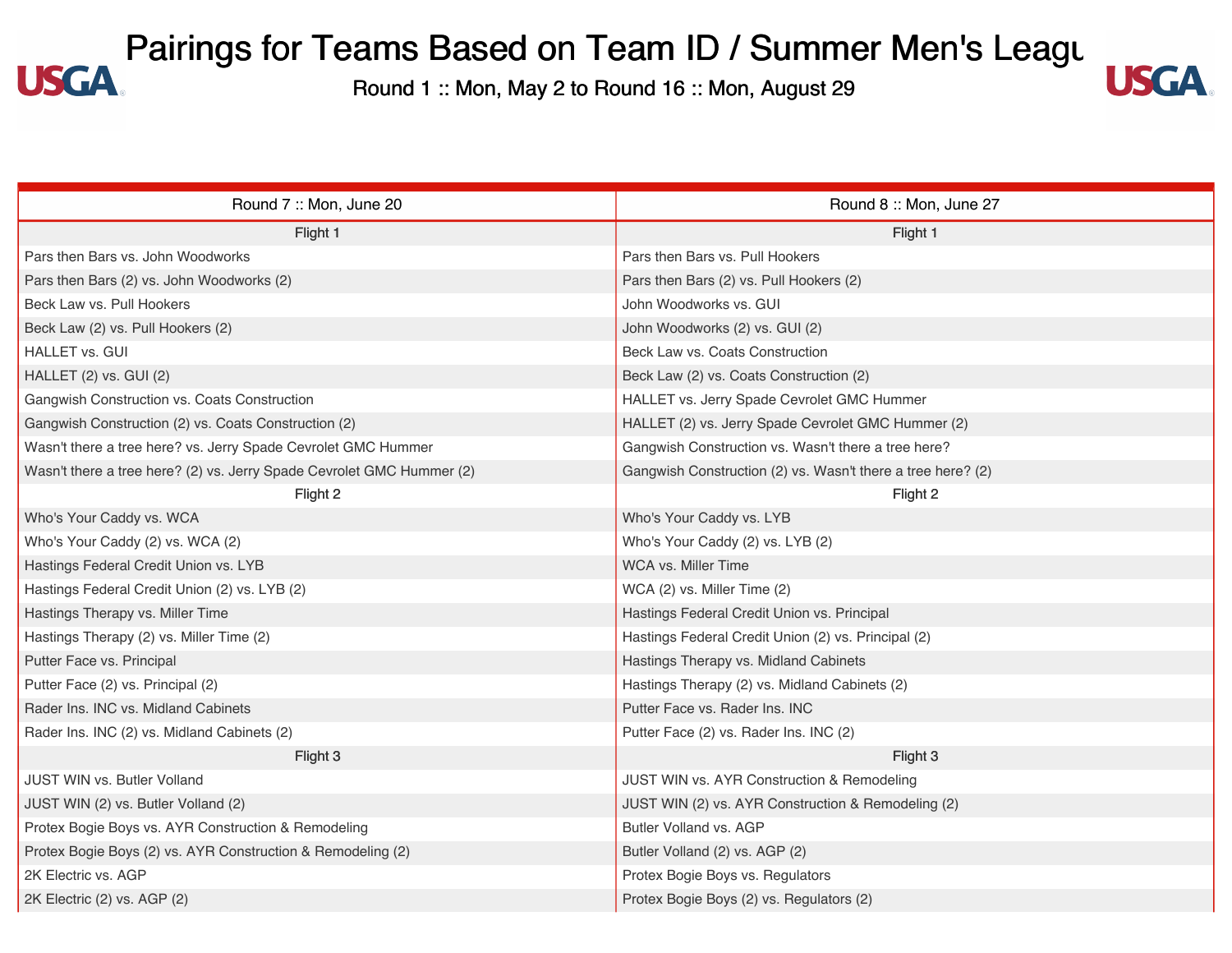

| Round 7: Mon, June 20           | Round 8: Mon, June 27       |
|---------------------------------|-----------------------------|
| <b>DJASJ vs. Regulators</b>     | 2K Electric vs. CPI         |
| DJASJ (2) vs. Regulators (2)    | 2K Electric (2) vs. CPI (2) |
| FIG JAM vs. CPI                 | <b>DJASJ vs. FIG JAM</b>    |
| $\vert$ FIG JAM (2) vs. CPI (2) | DJASJ (2) vs. FIG JAM (2)   |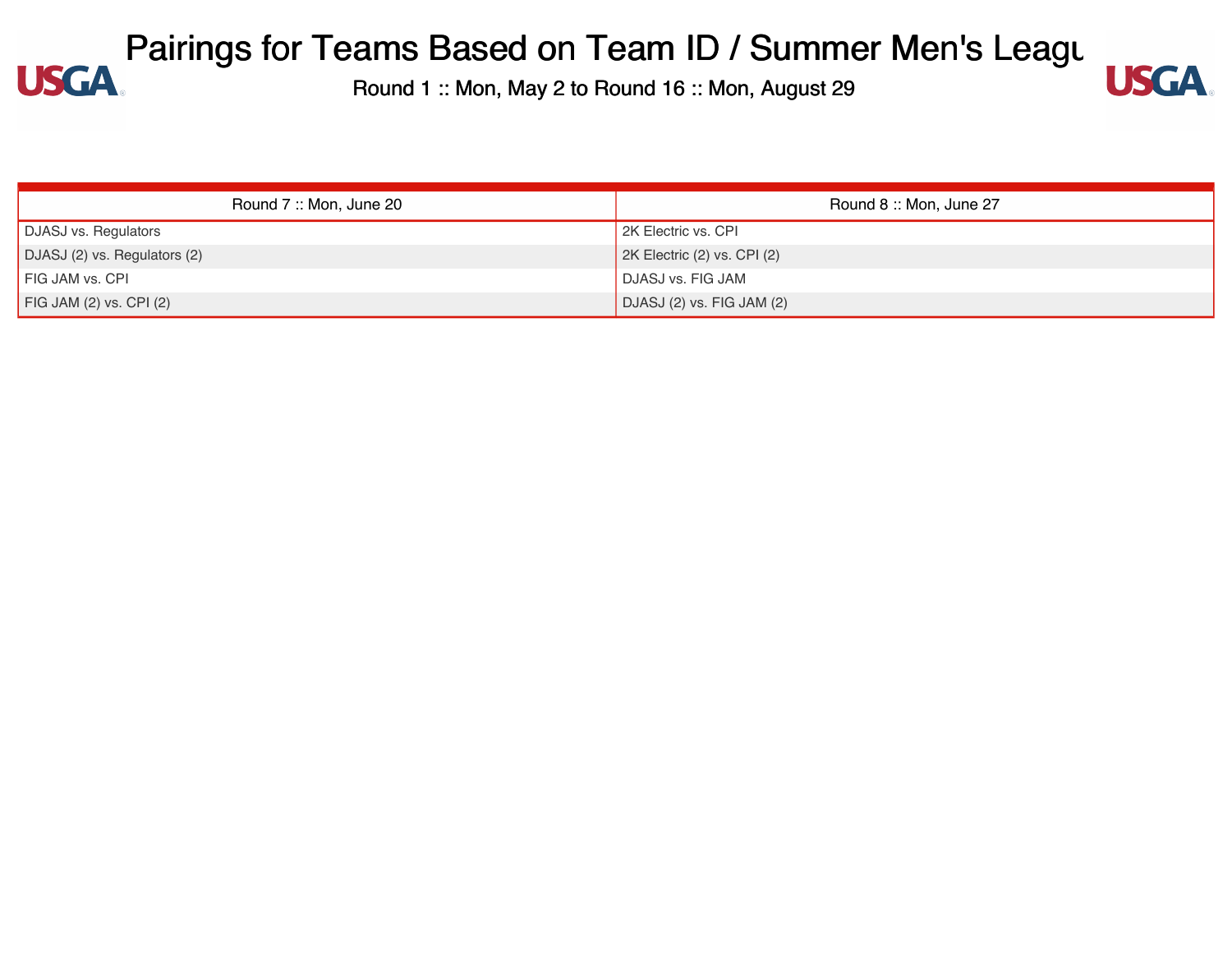#### Pairings for Teams Based on Team ID / Summer Men's Leagung 1: Mon Agazed School Agazed School Agazet 29 **USGA**



| Round 9 :: Mon, July 11                                    | Round 10: Mon, July 18                                     |
|------------------------------------------------------------|------------------------------------------------------------|
| Flight 1                                                   | Flight 1                                                   |
| Pars then Bars vs. GUI                                     | Pars then Bars vs. Coats Construction                      |
| Pars then Bars (2) vs. GUI (2)                             | Pars then Bars (2) vs. Coats Construction (2)              |
| Pull Hookers vs. Coats Construction                        | GUI vs. Jerry Spade Cevrolet GMC Hummer                    |
| Pull Hookers (2) vs. Coats Construction (2)                | GUI (2) vs. Jerry Spade Cevrolet GMC Hummer (2)            |
| John Woodworks vs. Jerry Spade Cevrolet GMC Hummer         | Pull Hookers vs. Wasn't there a tree here?                 |
| John Woodworks (2) vs. Jerry Spade Cevrolet GMC Hummer (2) | Pull Hookers (2) vs. Wasn't there a tree here? (2)         |
| Beck Law vs. Wasn't there a tree here?                     | John Woodworks vs. Gangwish Construction                   |
| Beck Law (2) vs. Wasn't there a tree here? (2)             | John Woodworks (2) vs. Gangwish Construction (2)           |
| HALLET vs. Gangwish Construction                           | Beck Law vs. HALLET                                        |
| HALLET (2) vs. Gangwish Construction (2)                   | Beck Law (2) vs. HALLET (2)                                |
| Flight 2                                                   | Flight 2                                                   |
| Who's Your Caddy vs. Miller Time                           | Who's Your Caddy vs. Principal                             |
| Who's Your Caddy (2) vs. Miller Time (2)                   | Who's Your Caddy (2) vs. Principal (2)                     |
| LYB vs. Principal                                          | Miller Time vs. Midland Cabinets                           |
| LYB (2) vs. Principal (2)                                  | Miller Time (2) vs. Midland Cabinets (2)                   |
| WCA vs. Midland Cabinets                                   | LYB vs. Rader Ins. INC                                     |
| WCA (2) vs. Midland Cabinets (2)                           | LYB (2) vs. Rader Ins. INC (2)                             |
| Hastings Federal Credit Union vs. Rader Ins. INC           | <b>WCA vs. Putter Face</b>                                 |
| Hastings Federal Credit Union (2) vs. Rader Ins. INC (2)   | WCA (2) vs. Putter Face (2)                                |
| Hastings Therapy vs. Putter Face                           | Hastings Federal Credit Union vs. Hastings Therapy         |
| Hastings Therapy (2) vs. Putter Face (2)                   | Hastings Federal Credit Union (2) vs. Hastings Therapy (2) |
| Flight 3                                                   | Flight 3                                                   |
| <b>JUST WIN vs. AGP</b>                                    | JUST WIN vs. Regulators                                    |
| JUST WIN (2) vs. AGP (2)                                   | JUST WIN (2) vs. Regulators (2)                            |
| AYR Construction & Remodeling vs. Regulators               | AGP vs. CPI                                                |
| AYR Construction & Remodeling (2) vs. Regulators (2)       | AGP (2) vs. CPI (2)                                        |
| Butler Volland vs. CPI                                     | AYR Construction & Remodeling vs. FIG JAM                  |
| Butler Volland (2) vs. CPI (2)                             | AYR Construction & Remodeling (2) vs. FIG JAM (2)          |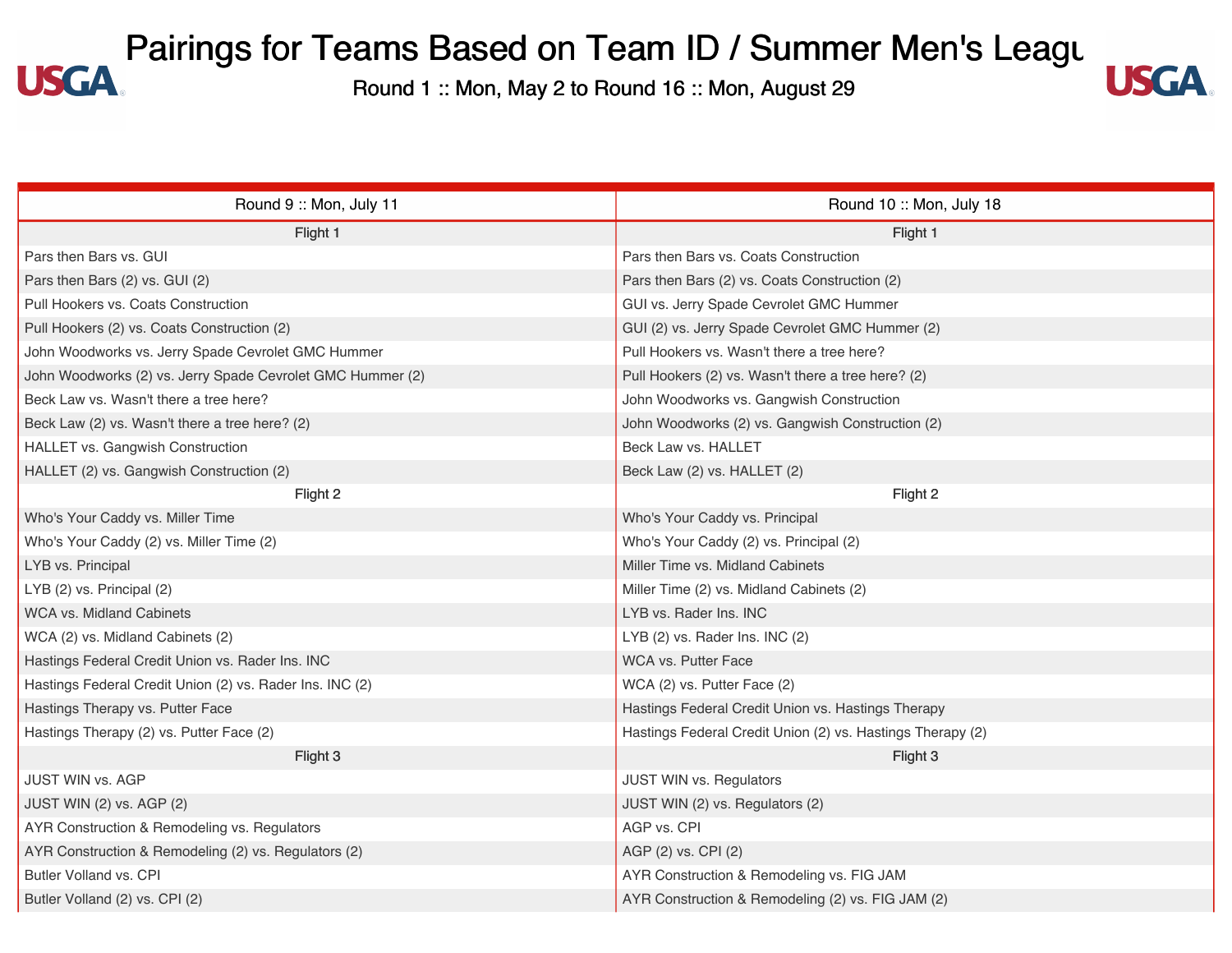

| Round 9:: Mon, July 11                | Round 10: Mon, July 18                    |
|---------------------------------------|-------------------------------------------|
| Protex Bogie Boys vs. FIG JAM         | Butler Volland vs. DJASJ                  |
| Protex Bogie Boys (2) vs. FIG JAM (2) | Butler Volland (2) vs. DJASJ (2)          |
| 2K Electric vs. DJASJ                 | Protex Bogie Boys vs. 2K Electric         |
| 2K Electric (2) vs. DJASJ (2)         | Protex Bogie Boys (2) vs. 2K Electric (2) |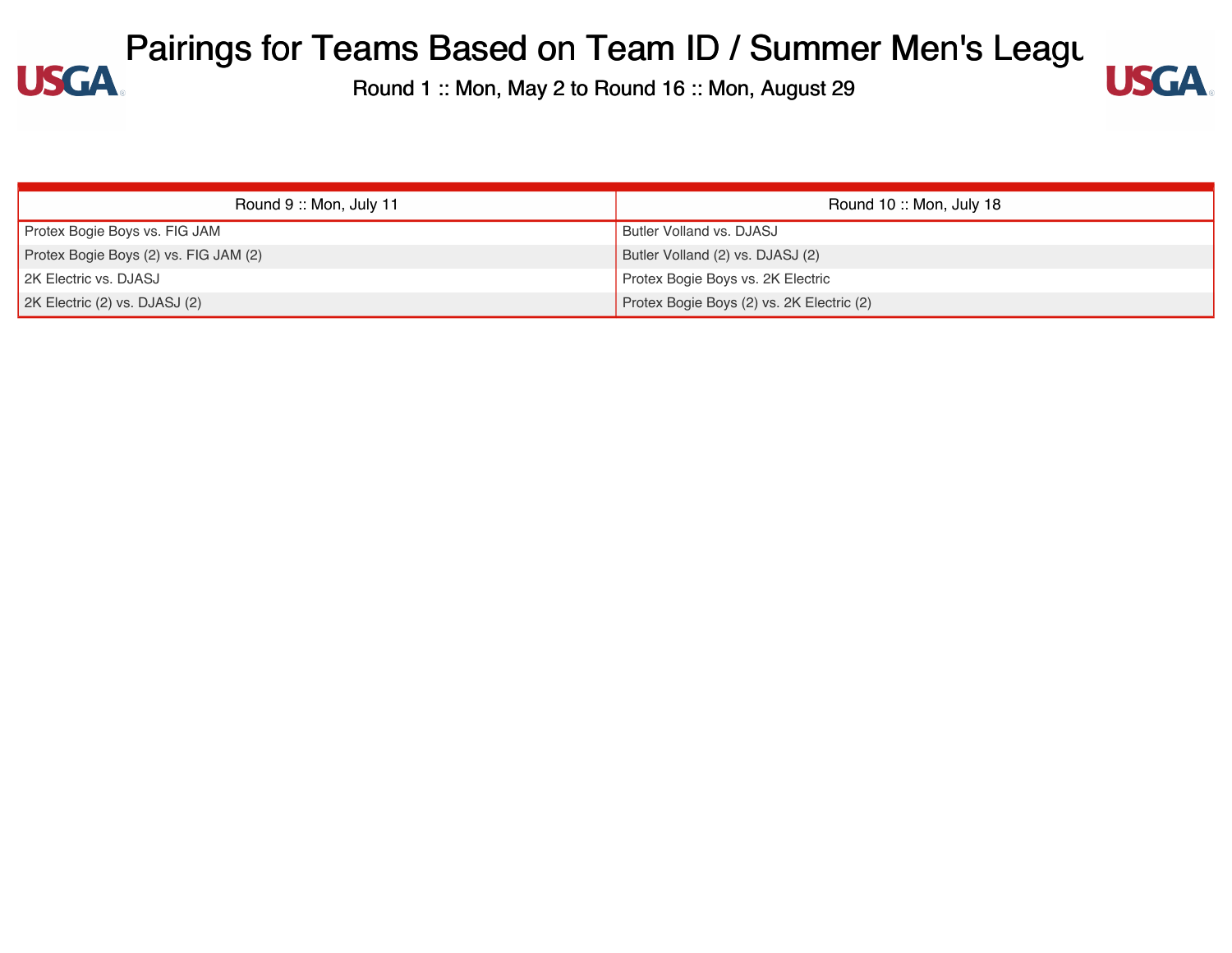#### Pairings for Teams Based on Team ID / Summer Men's Leagung 1: Mon Agy 2 to Bound 16 : Mon August 29 **USGA**



| Round 11: Mon, July 25                                     | Round 12: Mon, August 1                                           |
|------------------------------------------------------------|-------------------------------------------------------------------|
| Flight 1                                                   | Flight 1                                                          |
| Pars then Bars vs. Jerry Spade Cevrolet GMC Hummer         | Pars then Bars vs. Wasn't there a tree here?                      |
| Pars then Bars (2) vs. Jerry Spade Cevrolet GMC Hummer (2) | Pars then Bars (2) vs. Wasn't there a tree here? (2)              |
| Coats Construction vs. Wasn't there a tree here?           | Jerry Spade Cevrolet GMC Hummer vs. Gangwish Construction         |
| Coats Construction (2) vs. Wasn't there a tree here? (2)   | Jerry Spade Cevrolet GMC Hummer (2) vs. Gangwish Construction (2) |
| GUI vs. Gangwish Construction                              | Coats Construction vs. HALLET                                     |
| GUI (2) vs. Gangwish Construction (2)                      | Coats Construction (2) vs. HALLET (2)                             |
| Pull Hookers vs. HALLET                                    | GUI vs. Beck Law                                                  |
| Pull Hookers (2) vs. HALLET (2)                            | GUI (2) vs. Beck Law (2)                                          |
| John Woodworks vs. Beck Law                                | Pull Hookers vs. John Woodworks                                   |
| John Woodworks (2) vs. Beck Law (2)                        | Pull Hookers (2) vs. John Woodworks (2)                           |
| Flight 2                                                   | Flight 2                                                          |
| Who's Your Caddy vs. Midland Cabinets                      | Who's Your Caddy vs. Rader Ins. INC                               |
| Who's Your Caddy (2) vs. Midland Cabinets (2)              | Who's Your Caddy (2) vs. Rader Ins. INC (2)                       |
| Principal vs. Rader Ins. INC                               | Midland Cabinets vs. Putter Face                                  |
| Principal (2) vs. Rader Ins. INC (2)                       | Midland Cabinets (2) vs. Putter Face (2)                          |
| Miller Time vs. Putter Face                                | Principal vs. Hastings Therapy                                    |
| Miller Time (2) vs. Putter Face (2)                        | Principal (2) vs. Hastings Therapy (2)                            |
| LYB vs. Hastings Therapy                                   | Miller Time vs. Hastings Federal Credit Union                     |
| LYB (2) vs. Hastings Therapy (2)                           | Miller Time (2) vs. Hastings Federal Credit Union (2)             |
| WCA vs. Hastings Federal Credit Union                      | LYB vs. WCA                                                       |
| WCA (2) vs. Hastings Federal Credit Union (2)              | LYB (2) vs. WCA (2)                                               |
| Flight 3                                                   | Flight 3                                                          |
| <b>JUST WIN vs. CPI</b>                                    | <b>JUST WIN vs. FIG JAM</b>                                       |
| JUST WIN (2) vs. CPI (2)                                   | JUST WIN (2) vs. FIG JAM (2)                                      |
| Regulators vs. FIG JAM                                     | CPI vs. DJASJ                                                     |
| Regulators (2) vs. FIG JAM (2)                             | CPI (2) vs. DJASJ (2)                                             |
| AGP vs. DJASJ                                              | Regulators vs. 2K Electric                                        |
| AGP (2) vs. DJASJ (2)                                      | Regulators (2) vs. 2K Electric (2)                                |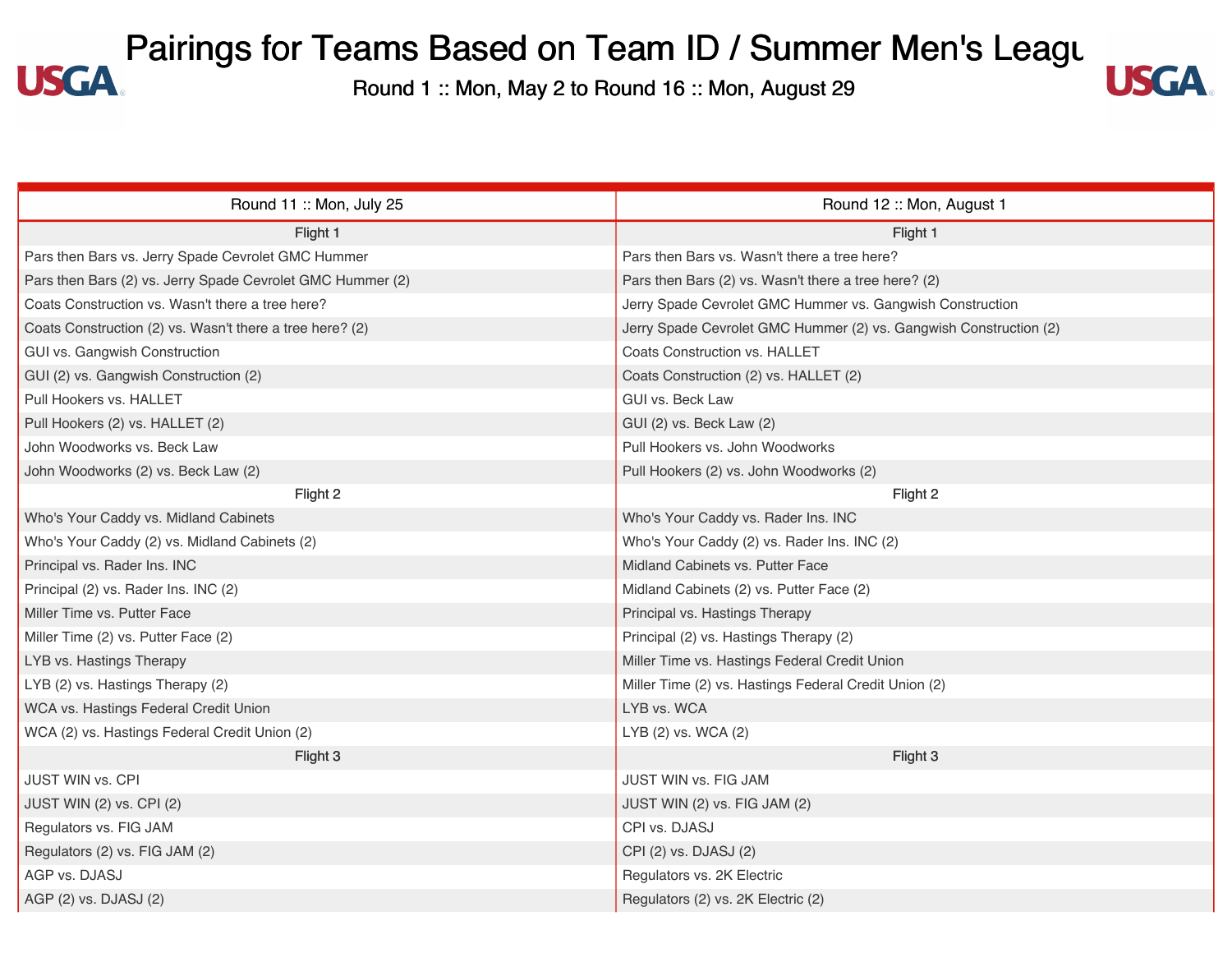

| Round 11: Mon, July 25                                | Round 12: Mon, August 1                                  |
|-------------------------------------------------------|----------------------------------------------------------|
| AYR Construction & Remodeling vs. 2K Electric         | AGP vs. Protex Bogie Boys                                |
| AYR Construction & Remodeling (2) vs. 2K Electric (2) | AGP (2) vs. Protex Bogie Boys (2)                        |
| Butler Volland vs. Protex Bogie Boys                  | AYR Construction & Remodeling vs. Butler Volland         |
| Butler Volland (2) vs. Protex Bogie Boys (2)          | AYR Construction & Remodeling (2) vs. Butler Volland (2) |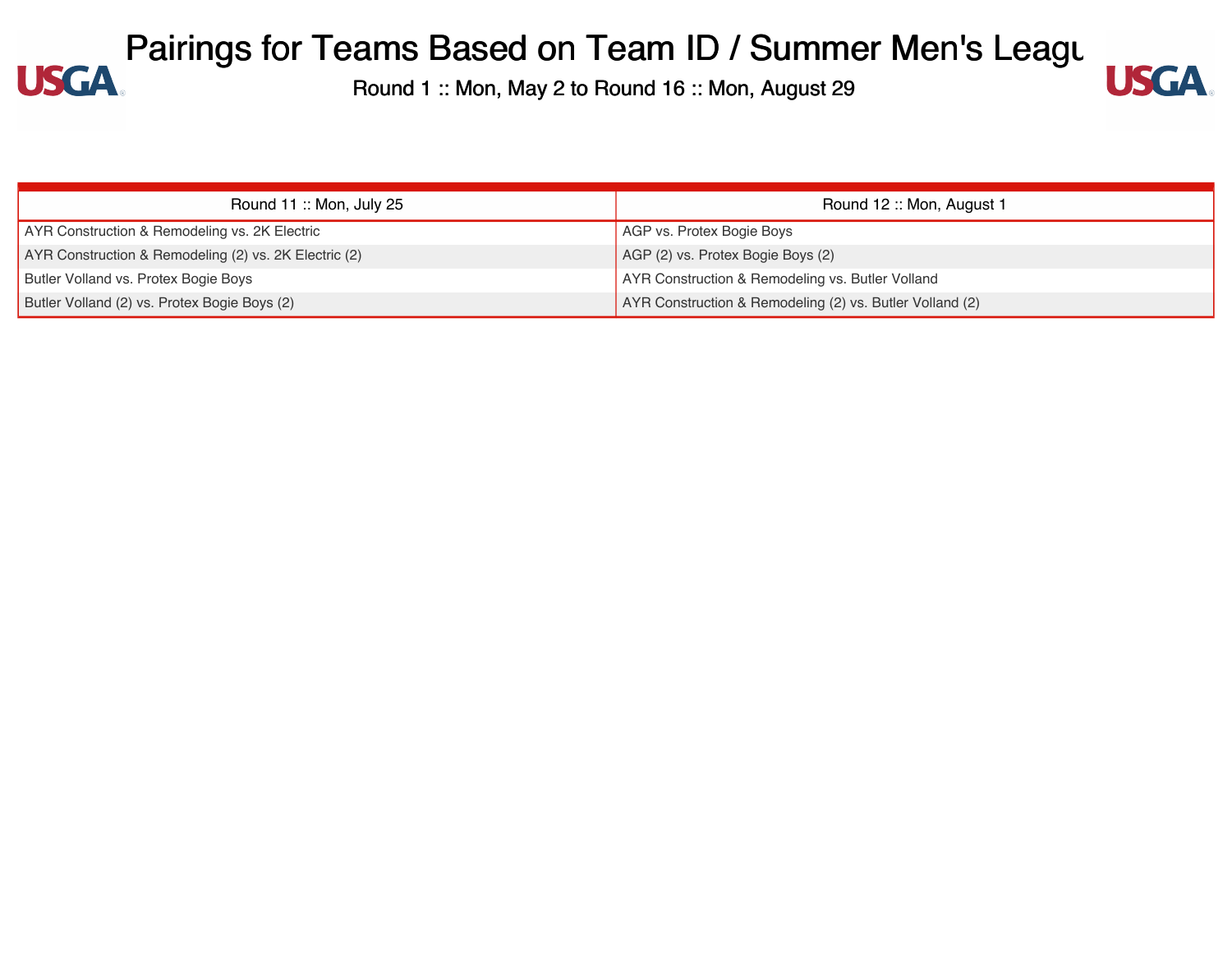

| Round 13: Mon, August 8                                    | Round 14 :: Mon, August 15                               |
|------------------------------------------------------------|----------------------------------------------------------|
| Flight 1                                                   | Flight 1                                                 |
| Pars then Bars vs. Gangwish Construction                   | Pars then Bars vs. HALLET                                |
| Pars then Bars (2) vs. Gangwish Construction (2)           | Pars then Bars (2) vs. HALLET (2)                        |
| Wasn't there a tree here? vs. HALLET                       | Gangwish Construction vs. Beck Law                       |
| Wasn't there a tree here? (2) vs. HALLET (2)               | Gangwish Construction (2) vs. Beck Law (2)               |
| Jerry Spade Cevrolet GMC Hummer vs. Beck Law               | Wasn't there a tree here? vs. John Woodworks             |
| Jerry Spade Cevrolet GMC Hummer (2) vs. Beck Law (2)       | Wasn't there a tree here? (2) vs. John Woodworks (2)     |
| Coats Construction vs. John Woodworks                      | Jerry Spade Cevrolet GMC Hummer vs. Pull Hookers         |
| Coats Construction (2) vs. John Woodworks (2)              | Jerry Spade Cevrolet GMC Hummer (2) vs. Pull Hookers (2) |
| GUI vs. Pull Hookers                                       | Coats Construction vs. GUI                               |
| GUI (2) vs. Pull Hookers (2)                               | Coats Construction (2) vs. GUI (2)                       |
| Flight 2                                                   | Flight 2                                                 |
| Who's Your Caddy vs. Putter Face                           | Who's Your Caddy vs. Hastings Therapy                    |
| Who's Your Caddy (2) vs. Putter Face (2)                   | Who's Your Caddy (2) vs. Hastings Therapy (2)            |
| Rader Ins. INC vs. Hastings Therapy                        | Putter Face vs. Hastings Federal Credit Union            |
| Rader Ins. INC (2) vs. Hastings Therapy (2)                | Putter Face (2) vs. Hastings Federal Credit Union (2)    |
| Midland Cabinets vs. Hastings Federal Credit Union         | Rader Ins. INC vs. WCA                                   |
| Midland Cabinets (2) vs. Hastings Federal Credit Union (2) | Rader Ins. INC (2) vs. WCA (2)                           |
| Principal vs. WCA                                          | Midland Cabinets vs. LYB                                 |
| Principal (2) vs. WCA (2)                                  | Midland Cabinets (2) vs. LYB (2)                         |
| Miller Time vs. LYB                                        | Principal vs. Miller Time                                |
| Miller Time (2) vs. LYB (2)                                | Principal (2) vs. Miller Time (2)                        |
| Flight 3                                                   | Flight 3                                                 |
| <b>JUST WIN vs. DJASJ</b>                                  | <b>JUST WIN vs. 2K Electric</b>                          |
| JUST WIN (2) vs. DJASJ (2)                                 | JUST WIN (2) vs. 2K Electric (2)                         |
| FIG JAM vs. 2K Electric                                    | DJASJ vs. Protex Bogie Boys                              |
| FIG JAM (2) vs. 2K Electric (2)                            | DJASJ (2) vs. Protex Bogie Boys (2)                      |
| CPI vs. Protex Bogie Boys                                  | FIG JAM vs. Butler Volland                               |
| CPI (2) vs. Protex Bogie Boys (2)                          | FIG JAM (2) vs. Butler Volland (2)                       |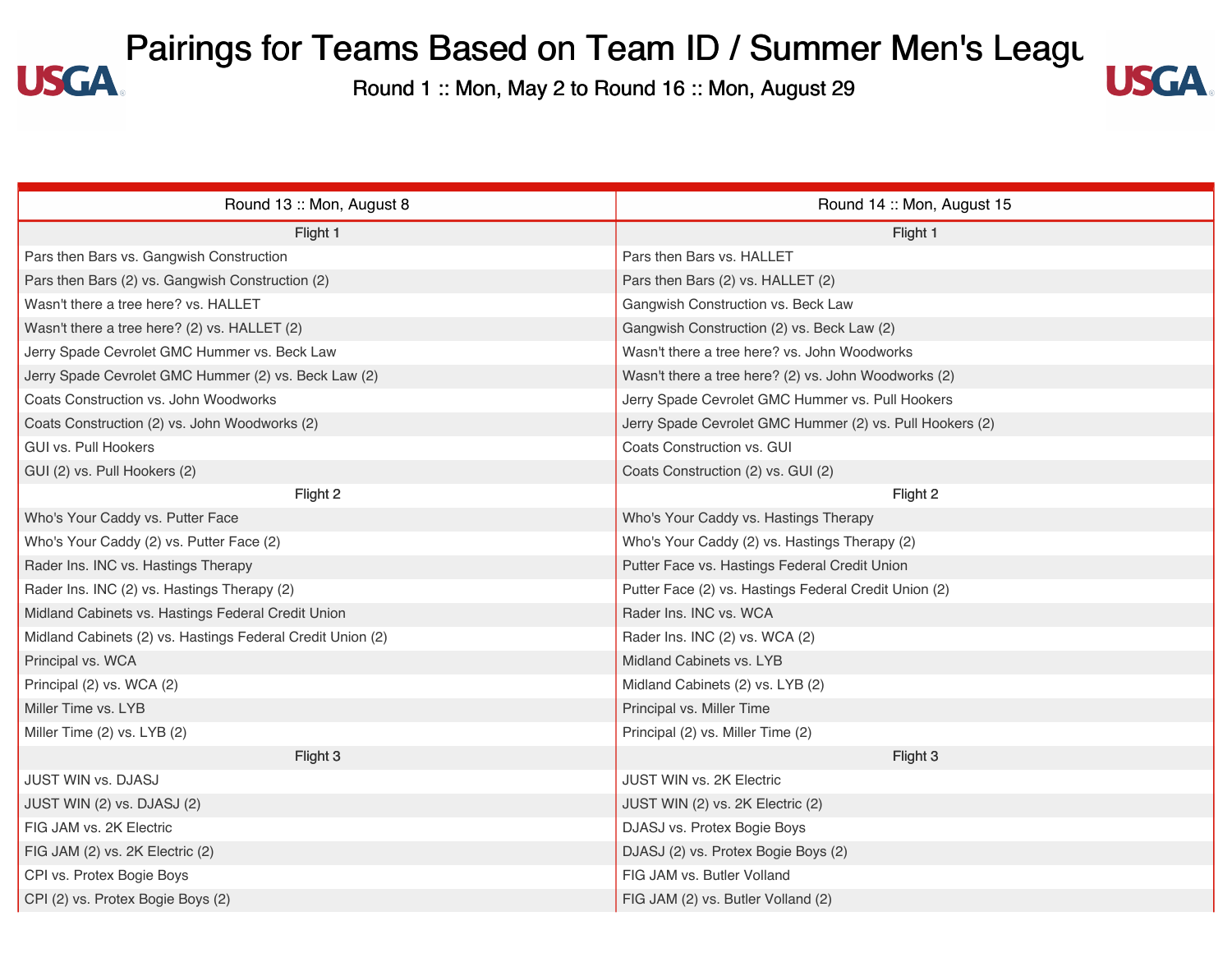

| Round 13: Mon, August 8                       | Round 14: Mon, August 15                      |
|-----------------------------------------------|-----------------------------------------------|
| Regulators vs. Butler Volland                 | CPI vs. AYR Construction & Remodeling         |
| Regulators (2) vs. Butler Volland (2)         | CPI (2) vs. AYR Construction & Remodeling (2) |
| AGP vs. AYR Construction & Remodeling         | Regulators vs. AGP                            |
| AGP (2) vs. AYR Construction & Remodeling (2) | Regulators (2) vs. AGP (2)                    |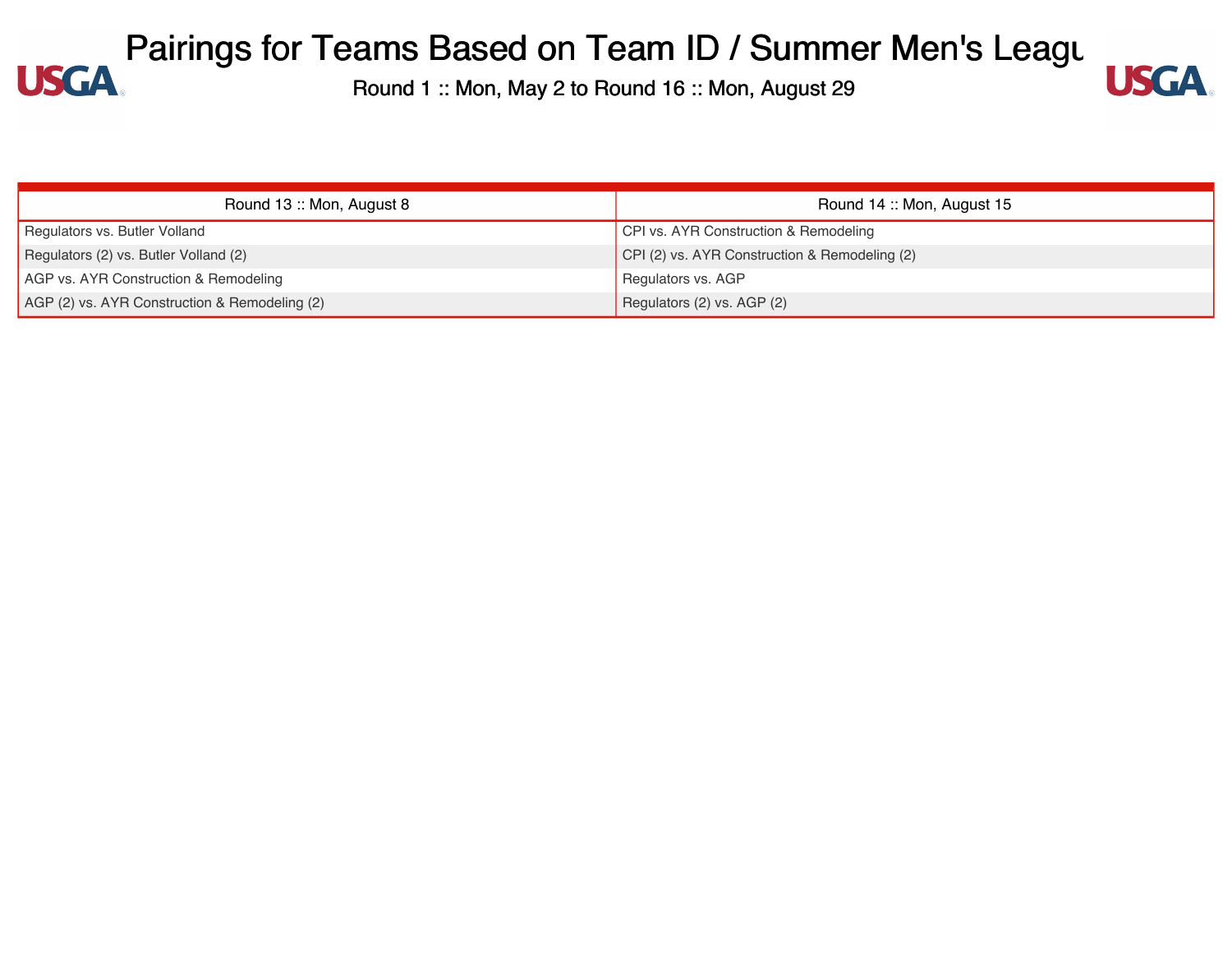

| Round 15: Mon, August 22                                       | Round 16: Mon, August 29                                              |
|----------------------------------------------------------------|-----------------------------------------------------------------------|
| Flight 1                                                       | Flight 1                                                              |
| Pars then Bars vs. Beck Law                                    | Pars then Bars vs. John Woodworks                                     |
| Pars then Bars (2) vs. Beck Law (2)                            | Pars then Bars (2) vs. John Woodworks (2)                             |
| <b>HALLET vs. John Woodworks</b>                               | Beck Law vs. Pull Hookers                                             |
| HALLET (2) vs. John Woodworks (2)                              | Beck Law (2) vs. Pull Hookers (2)                                     |
| Gangwish Construction vs. Pull Hookers                         | <b>HALLET vs. GUI</b>                                                 |
| Gangwish Construction (2) vs. Pull Hookers (2)                 | HALLET (2) vs. GUI (2)                                                |
| Wasn't there a tree here? vs. GUI                              | Gangwish Construction vs. Coats Construction                          |
| Wasn't there a tree here? (2) vs. GUI (2)                      | Gangwish Construction (2) vs. Coats Construction (2)                  |
| Jerry Spade Cevrolet GMC Hummer vs. Coats Construction         | Wasn't there a tree here? vs. Jerry Spade Cevrolet GMC Hummer         |
| Jerry Spade Cevrolet GMC Hummer (2) vs. Coats Construction (2) | Wasn't there a tree here? (2) vs. Jerry Spade Cevrolet GMC Hummer (2) |
| Flight 2                                                       | Flight 2                                                              |
| Who's Your Caddy vs. Hastings Federal Credit Union             | Who's Your Caddy vs. WCA                                              |
| Who's Your Caddy (2) vs. Hastings Federal Credit Union (2)     | Who's Your Caddy (2) vs. WCA (2)                                      |
| Hastings Therapy vs. WCA                                       | Hastings Federal Credit Union vs. LYB                                 |
| Hastings Therapy (2) vs. WCA (2)                               | Hastings Federal Credit Union (2) vs. LYB (2)                         |
| Putter Face vs. LYB                                            | Hastings Therapy vs. Miller Time                                      |
| Putter Face (2) vs. LYB (2)                                    | Hastings Therapy (2) vs. Miller Time (2)                              |
| Rader Ins. INC vs. Miller Time                                 | Putter Face vs. Principal                                             |
| Rader Ins. INC (2) vs. Miller Time (2)                         | Putter Face (2) vs. Principal (2)                                     |
| Midland Cabinets vs. Principal                                 | Rader Ins. INC vs. Midland Cabinets                                   |
| Midland Cabinets (2) vs. Principal (2)                         | Rader Ins. INC (2) vs. Midland Cabinets (2)                           |
| Flight 3                                                       | Flight 3                                                              |
| JUST WIN vs. Protex Bogie Boys                                 | JUST WIN vs. Butler Volland                                           |
| JUST WIN (2) vs. Protex Bogie Boys (2)                         | JUST WIN (2) vs. Butler Volland (2)                                   |
| 2K Electric vs. Butler Volland                                 | Protex Bogie Boys vs. AYR Construction & Remodeling                   |
| 2K Electric (2) vs. Butler Volland (2)                         | Protex Bogie Boys (2) vs. AYR Construction & Remodeling (2)           |
| DJASJ vs. AYR Construction & Remodeling                        | 2K Electric vs. AGP                                                   |
| DJASJ (2) vs. AYR Construction & Remodeling (2)                | 2K Electric (2) vs. AGP (2)                                           |